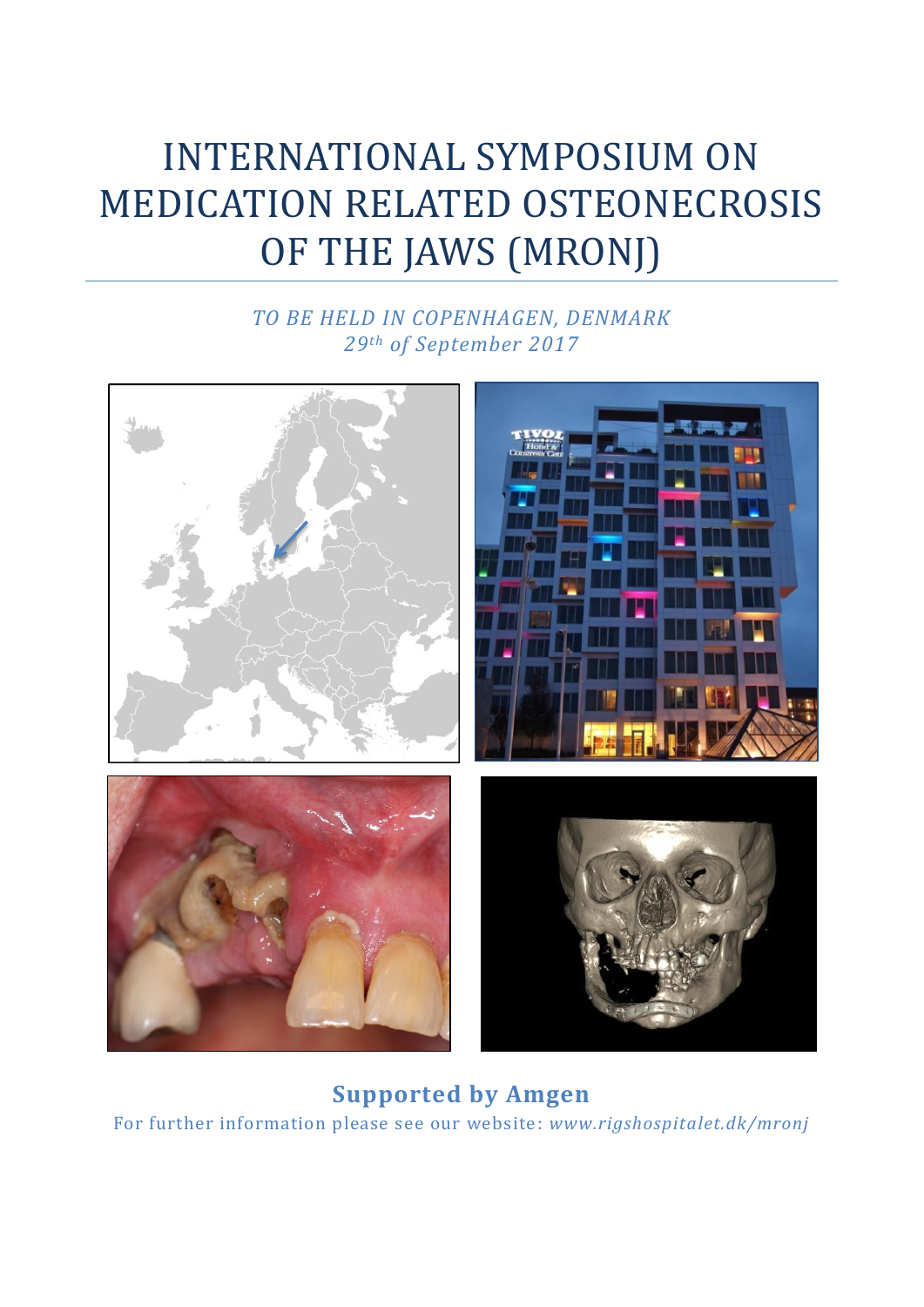## **INTRODUCTION**

Medication Related OsteoNecrosis of the Jaws (MRONJ) is a serious complication of antiresorptive treatment with bisphosphonates and denosumab and/or tyrosine kinase inhibitors meant to reduce unwanted skeletal events for patients with bone metastases from cancer as well as osteoporosis patients. MRONJ can lead to chronic pain, infection, tooth loss, impaired chewing function and can notably reduce the quality of life of the affected individuals.

We have gathered seven European experts on MRONJ, who are highly recognized clinicians and scientists from Germany, Italy, England, Greece, Switzerland and Denmark with notable track records of research and scientific publications in the field. Based on the most recent evidence, these experts will provide an update for dentists, clinicians, OMF Surgeons and other specialists on classification, clinical manifestations, treatment, pathogenesis and prevention of MRONJ. The workshop is aimed at dentists, maxillofacial surgeons, oral medicine physicians, other specialists and all clinicians who have an interest or manage patients with MRONJ.

## **PLACE OF SYMPOSIUM**

LOCATION: Tivoli Hotel & Congress Center, Copenhagen, Denmark ADDRESS: Arni Magnussons Gade 2, 1577 København V



## **INFORMATION ON REGISTRATION AND PAYMENT**

CHAIRMAN: Morten Schiodt CONTACT PERSON: Camilla Gjødesen. TELEPHONE: +45 3545 5181. Monday-Thursday 08.00-14.00. EMAIL: CopenhagenMRONJsymposium.Rigshospitalet@regionh.dk PRICE: Dentists/Doctors/Oral Maxillofacial specialists: 150 Euro. Students/trainees: 100 Euro.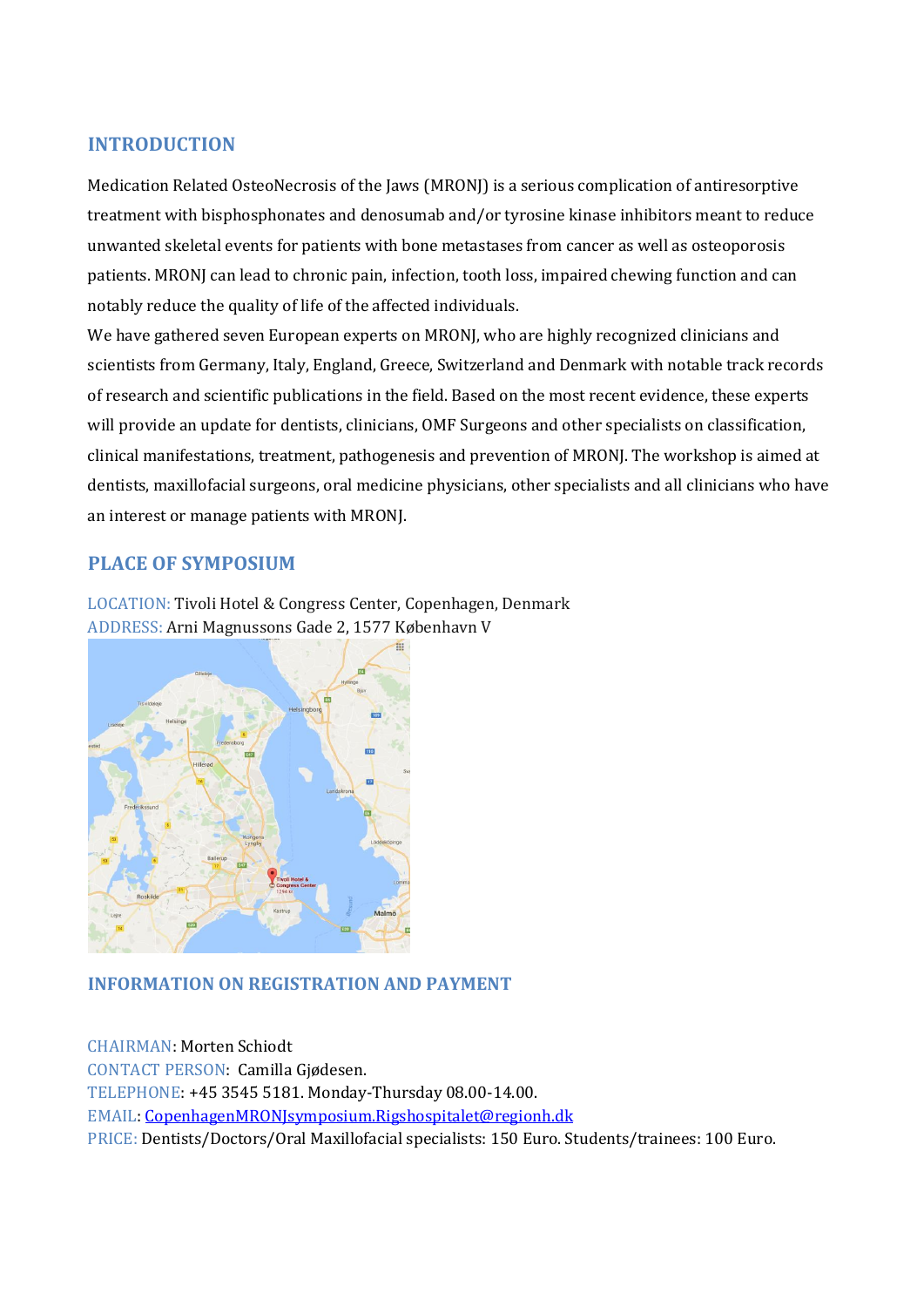#### **SYMPOSIUM PROGRAM**

Friday September 29, 2017 08.30-17.00

*8.30-9.00: Breakfast*

#### **9.00-9.15 Morten Schiodt:**

Welcome and introduction

#### **9.15-9.45 Stefano Fedele:**

What is Medication Related Osteonecrosis (MRONJ)? Epidemiology, Definition, Classification, Staging Non-exposed MRONJ: How to identify? Time to onset of ONJ *Comments or questions from the expert panel and the audience*

#### **9.45-10.15 Sven Otto:**

Clinical Manifestations of MRONJ Pathogenesis Local and systemic risk factors, Importance of infections, Cell Culture findings *Comments or questions from the expert panel and the audience*

#### *10.15-10.35: Coffee Break*

**10.35-10.45 Sven Otto**:

 Animal Studies *Comments or questions from the expert panel and the audience*

## **10.45-11.15 Roman Guggenberger:**

Imaging, Radiologic features, Cone Beam Tomography, CT Scan, Scintigraphy, MR *Comments or questions from the expert panel and the audience*

## **11.15-11.45 Ourania Nicolatou-Galitis:** Early MRONJ Importance of periodontal disease *Comments or questions from the expert panel and the audience*

## **11.45-12.15 Morten Schiodt/Sven Otto**: Part 1. Treatment of MRONJ *Comments or questions from the expert panel and the audience*

#### *12.15-13.00: Lunch*

## **13.00-13.15 Morten Schiodt/Sven Otto:**

Part 2. Treatment of MRONJ *Comments or questions from the expert panel and the audience*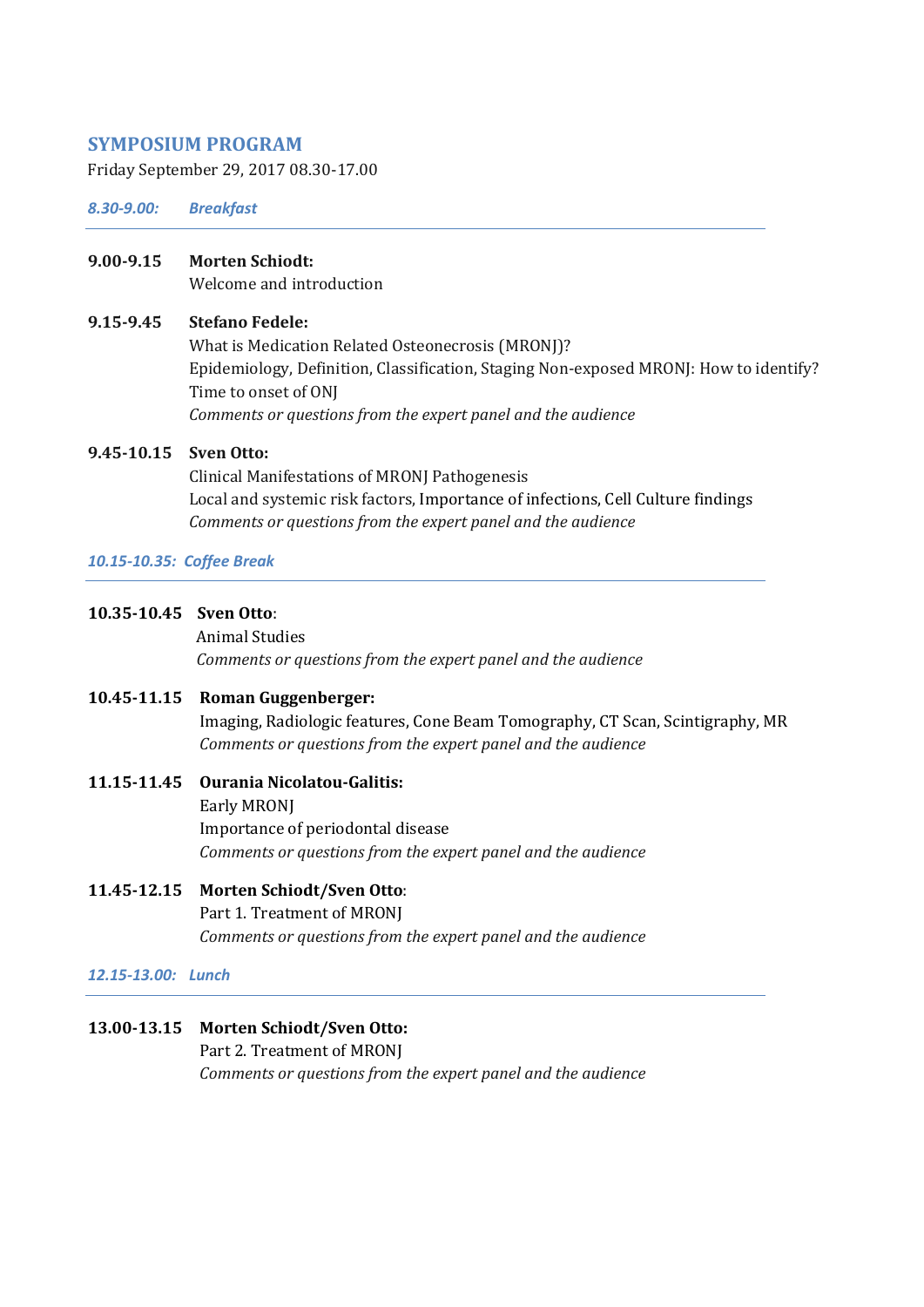#### **13.15-13.45 Thomas Kofod:**

Computer assisted 3D planning of surgical treatment of MRONJ Surgical methods for reconstruction of large defects *Comments or questions from the expert panel and the audience*

#### **13.45-14.00 Alberto Bedogni:**

Custom-made prostheses for mandible reconstruction in MRONJ patients. *Comments or questions from the expert panel and the audience*

#### **14.00-14.15 Morten Schiodt:**

Tooth extraction in patients on antiresorptive treatment**:** Can we control the risk of MRONJ? When? How? Results? *Comments or questions from the expert panel and the audience*

#### **14.15-14.30 Alberto Bedogni:**

Drug holiday: Should the antiresorptive treatment be paused or stopped when MRONJ is diagnosed? What do we know today? *Comments or questions from the expert panel and the audience*

#### *14.30-15.00: Coffee break*

#### **15.00-15.15 Alberto Bedogni:**

New drugs: Tyrosine Kinase Inhibitors and other new drugs: What is their role in MRONI?

*Comments or questions from the expert panel and the audience*

## **15.15-15.30 Ourania Nicolatou-Galitis:**  Prevention of MRONJ *Comments or questions from the expert panel and the audience*

## **15.30-15.45 Ourania Nicolatou-Galitis:**. Education of health care providers and patients. *Comments or questions from the expert panel and the audience*

### **15.45-16.45 Round table discussion: Sven Otto, Alberto Bedogni, Ourania Nicolatou-Galitis, Stefano Fedele, Roman Guggenberger and Thomas Kofod. Moderator: Morten Schiodt.**

- **1.** Patient cases to discuss**.**
- **2.** What are the key research questions to solve now?
- **3.** How do we proceed? Research, Organization, Education, etc.
- **16.45-17.00** Summary and closing the symposium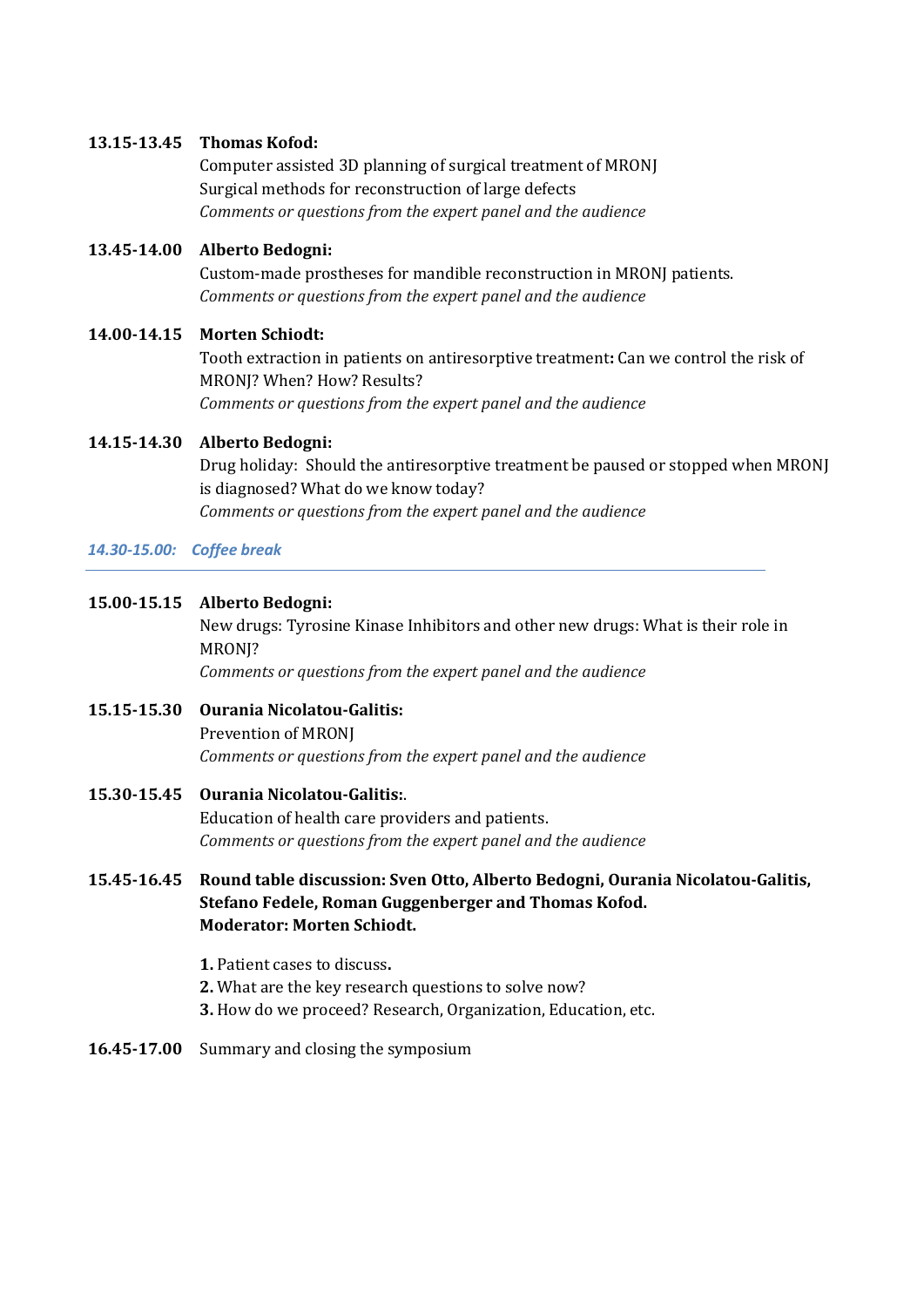## **PRESENTATION OF SYMPOSIUM SPEAKERS**

Detailed information on each speaker can be found on our website: *www.rigshospitalet.dk/mronj*



**Dr. Alberto Bedogni. University of Padova, Italy.**



**Dr. Stefano Fedele. University College London, UCL Eastman Dental Institute. UCLH NIHR Biomedical Research Centre, London, UK.** 



**Dr. Roman Guggenberger. University of Zurich, Switzerland.**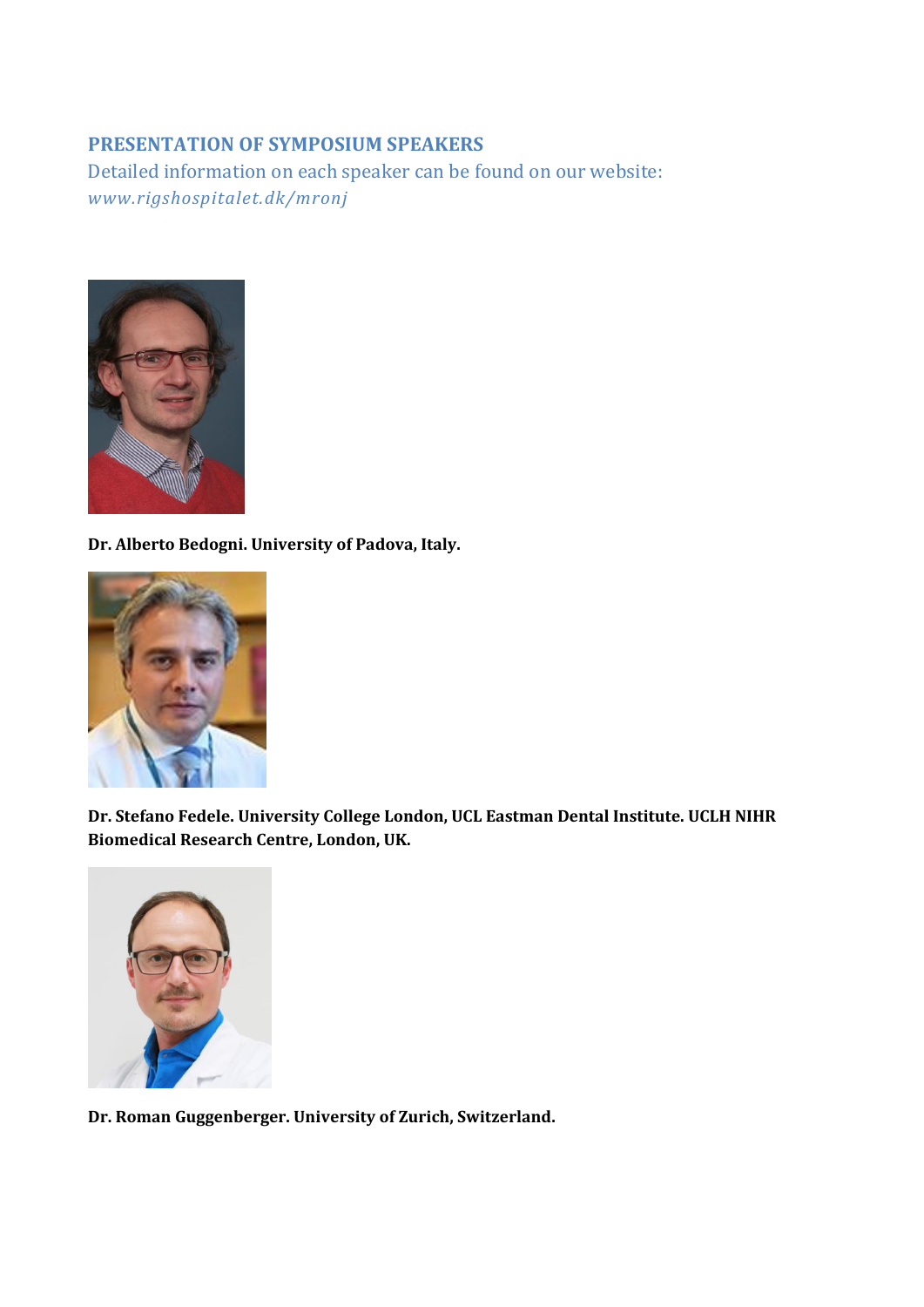

**Dr. Ourania Nicolatou-Galitis. University of Athens, Greece.**



**Dr. Sven Otto. Ludwig-Maximilians-University of Munich, Germany.**



**Dr. Thomas Kofod. Rigshospitalet, Copenhagen University Hospital, Denmark.**



**Dr. Morten Schiodt. Rigshospitalet, Copenhagen University Hospital, Denmark.**